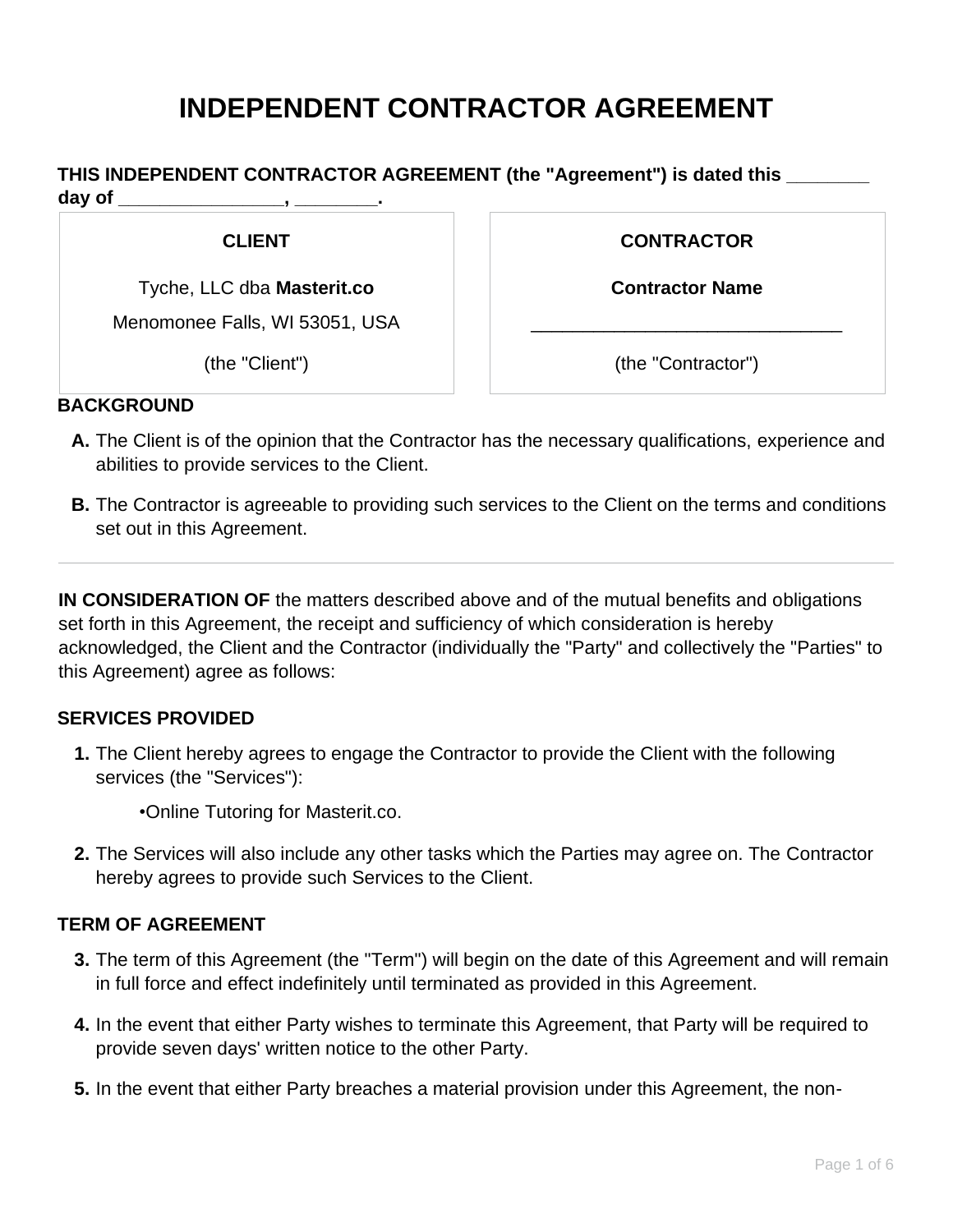defaulting Party may terminate this Agreement immediately and require the defaulting Party to indemnify the non-defaulting Party against all reasonable damages.

- **6.** This Agreement may be terminated at any time by mutual agreement of the Parties.
- **7.** Except as otherwise provided in this Agreement, the obligations of the Contractor will end upon the termination of this Agreement.

#### **PERFORMANCE**

**8.** The Parties agree to do everything necessary to ensure that the terms of this Agreement take effect.

## **CURRENCY**

**9.** Except as otherwise provided in this Agreement, all monetary amounts referred to in this Agreement are in USD (US Dollars).

### **COMPENSATION**

- **10.** The Contractor will charge the Client for the Services at the rate of **\$ \_\_\_\_\_** per each tutoring hour. The Contractor will be paid 80% (eighty percent) of the hourly rate for each tutoring hour (the "Compensation").
- **11.** The Client will be invoiced every month via email.
- **12.** Invoices submitted by the Contractor to the Client are due upon receipt.
- **13.** The Contractor will not be reimbursed for any expenses incurred in connection with providing the Services of this Agreement.

#### **INTEREST ON LATE PAYMENTS**

**14.** Interest payable on any overdue amounts under this Agreement is charged at a rate of 5.00% per annum or at the maximum rate enforceable under applicable legislation, whichever is lower.

#### **CONFIDENTIALITY**

- **15.** Confidential information (the "Confidential Information") refers to any data or information relating to the Client, whether business or personal, which would reasonably be considered to be private or proprietary to the Client and that is not generally known and where the release of that Confidential Information could reasonably be expected to cause harm to the Client.
- **16.** The Contractor agrees that they will not disclose, divulge, reveal, report or use, for any purpose, any Confidential Information which the Contractor has obtained, except as authorized by the Client or as required by law. The obligations of confidentiality will apply during the Term and will survive indefinitely upon termination of this Agreement.

#### **OWNERSHIP OF INTELLECTUAL PROPERTY**

**17.** All intellectual property and related material, including any trade secrets, moral rights, goodwill, relevant registrations or applications for registration, and rights in any patent, copyright,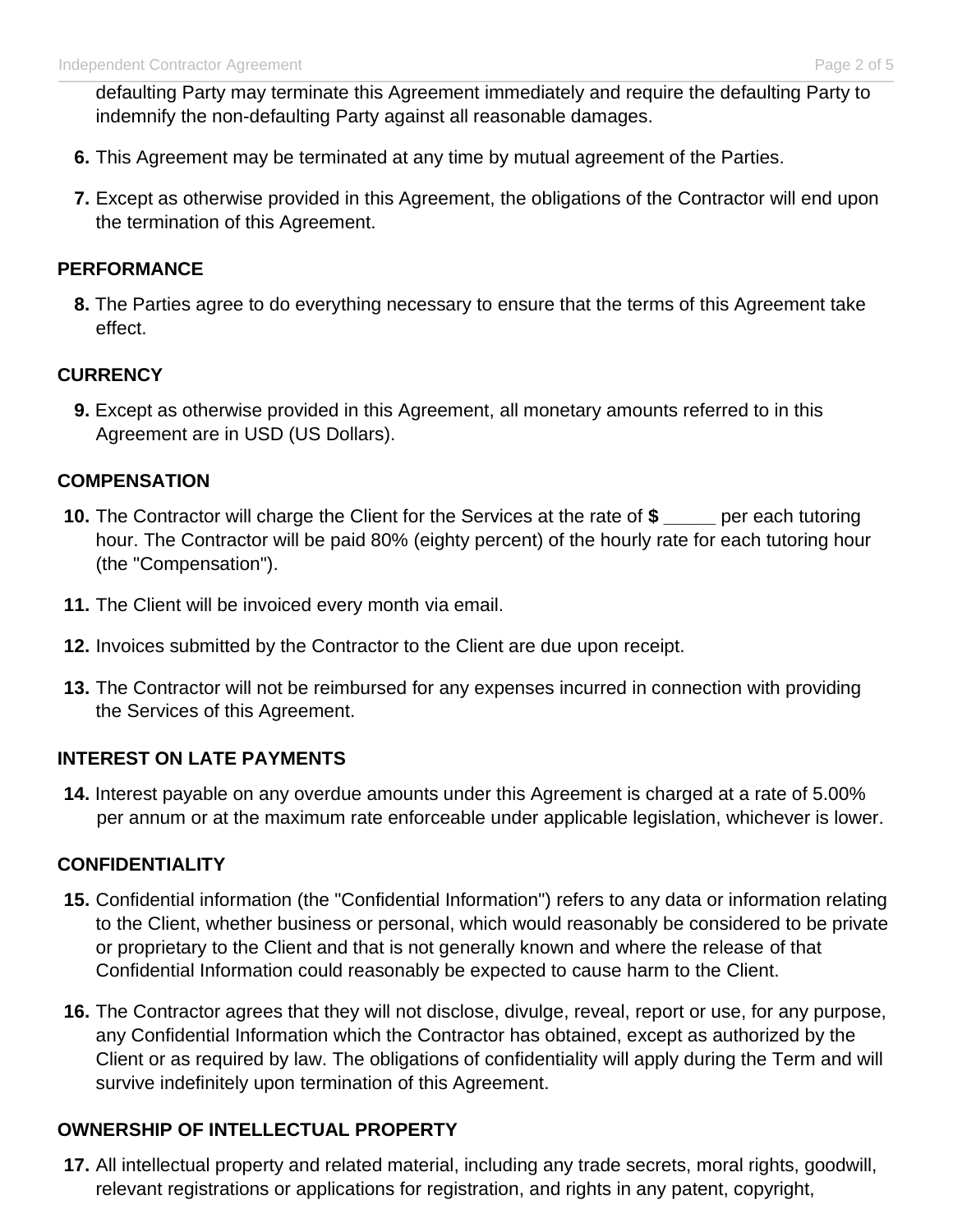trademark, trade dress, industrial design and trade name (the "Intellectual Property") that is developed or produced under this Agreement, is a "work made for hire" and will be the sole property of the Client. The use of the Intellectual Property by the Client will not be restricted in any manner.

**18.** The Contractor may not use the Intellectual Property for any purpose other than that contracted for in this Agreement except with the written consent of the Client. The Contractor will be responsible for any and all damages resulting from the unauthorized use of the Intellectual Property.

### **RETURN OF PROPERTY**

**19.** Upon the expiration or termination of this Agreement, the Contractor will return to the Client any property, documentation, records, or Confidential Information which is the property of the Client.

### **CAPACITY/INDEPENDENT CONTRACTOR**

**20.** In providing the Services under this Agreement it is expressly agreed that the Contractor is acting as an independent contractor and not as an employee. The Contractor and the Client acknowledge that this Agreement does not create a partnership or joint venture between them and is exclusively a contract for service. The Client is not required to pay, or make any contributions to, any social security, local, state or federal tax, unemployment compensation, workers' compensation, insurance premium, profit-sharing, pension or any other employee benefit for the Contractor during the Term. The Contractor is responsible for paying, and complying with reporting requirements for, all local, state and federal taxes related to payments made to the Contractor under this Agreement.

#### **AUTONOMY**

**23.** Except as otherwise provided in this Agreement, the Contractor will have full control over working time, methods, and decision making in relation to provision of the Services in accordance with the Agreement. The Contractor will work autonomously and not at the direction of the Client. However, the Contractor will be responsive to the reasonable needs and concerns of the Client.

#### **EQUIPMENT**

**24.** Except as otherwise provided in this Agreement, the Contractor will provide at the Contractor's own expense, any and all tools, machinery, equipment, raw materials, supplies, workwear and any other items or parts necessary to deliver the Services in accordance with the Agreement.

#### **NO EXCLUSIVITY**

**25.** The Parties acknowledge that this Agreement is non-exclusive and that either Party will be free, during and after the Term, to engage or contract with third parties for the provision of services similar to the Services.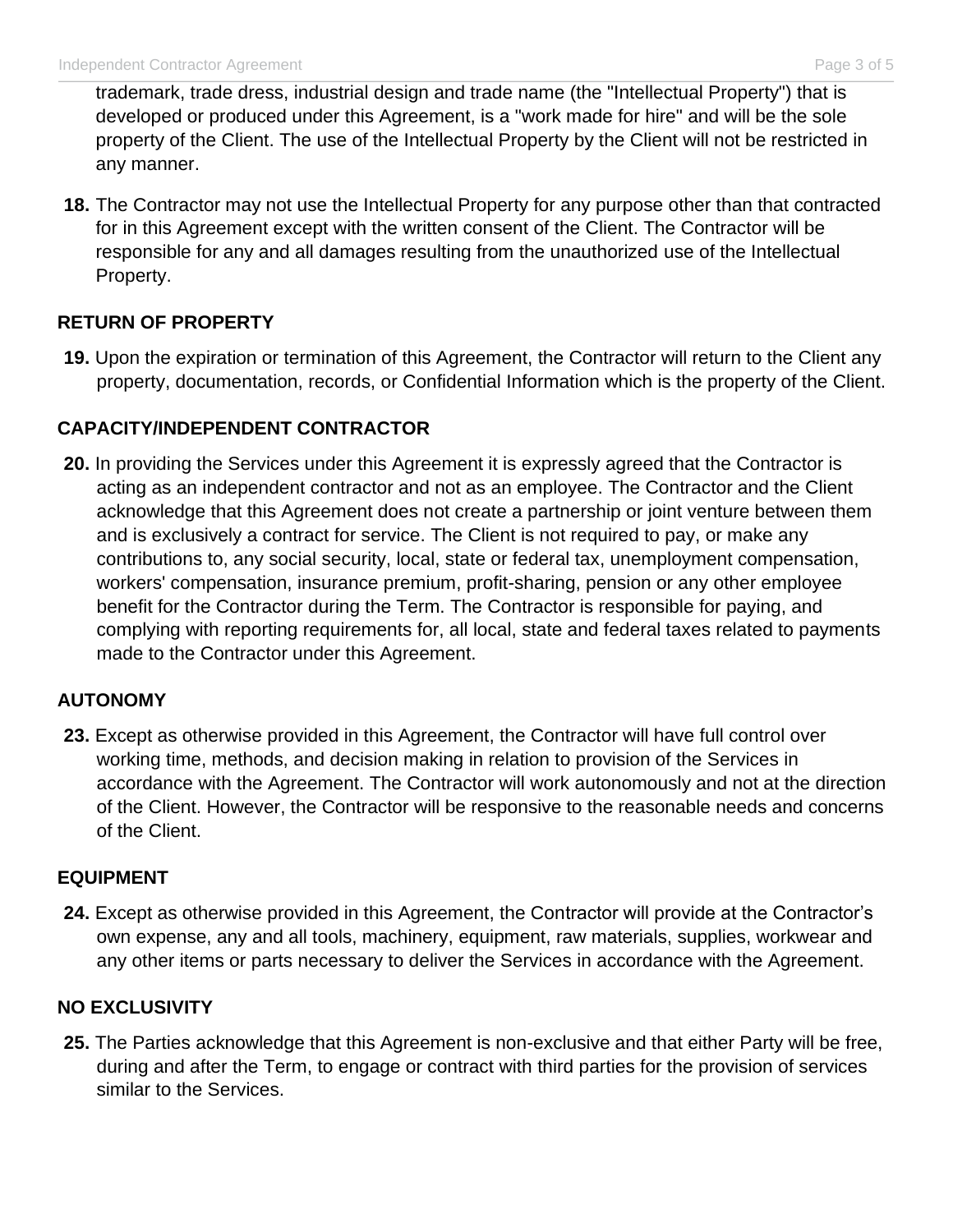## **NOTICE**

**26.** All notices, requests, demands or other communications required or permitted by the terms of this Agreement will be given via email delivered to the Parties at the following addresses: **a.** 

Tyche, LLC

Email: masteritco786@gmail.com

**b.** Contractor Name and Email Address

\_\_\_\_\_\_\_\_\_\_\_\_\_\_\_\_\_\_\_\_\_\_\_\_\_\_\_\_\_\_\_\_\_\_\_\_\_\_\_\_\_\_\_\_\_\_\_

# **INDEMNIFICATION**

**27.** Except to the extent paid in settlement from any applicable insurance policies, and to the extent permitted by applicable law, each Party agrees to indemnify and hold harmless the other Party, and its respective affiliates, officers, agents, employees, and permitted successors and assigns against any and all claims, losses, damages, liabilities, penalties, punitive damages, expenses, reasonable legal fees and costs of any kind or amount whatsoever, which result from or arise out of any act or omission of the indemnifying party, its respective affiliates, officers, agents, employees, and permitted successors and assigns that occurs in connection with this Agreement. This indemnification will survive the termination of this Agreement.

## **MODIFICATION OF AGREEMENT**

**28.** Any amendment or modification of this Agreement or additional obligation assumed by either Party in connection with this Agreement will only be binding if evidenced in writing signed by each Party or an authorized representative of each Party.

## **TIME OF THE ESSENCE**

**29.** Time is of the essence in this Agreement. No extension or variation of this Agreement will operate as a waiver of this provision.

## **ASSIGNMENT**

**30.** The Contractor will not voluntarily, or by operation of law, assign or otherwise transfer its obligations under this Agreement without the prior written consent of the Client.

# **ENTIRE AGREEMENT**

**31.** It is agreed that there is no representation, warranty, collateral agreement or condition affecting this Agreement except as expressly provided in this Agreement.

## **ENUREMENT**

**32.** This Agreement will ensure to the benefit of and be binding on the Parties and their respective heirs, executors, administrators and permitted successors and assigns.